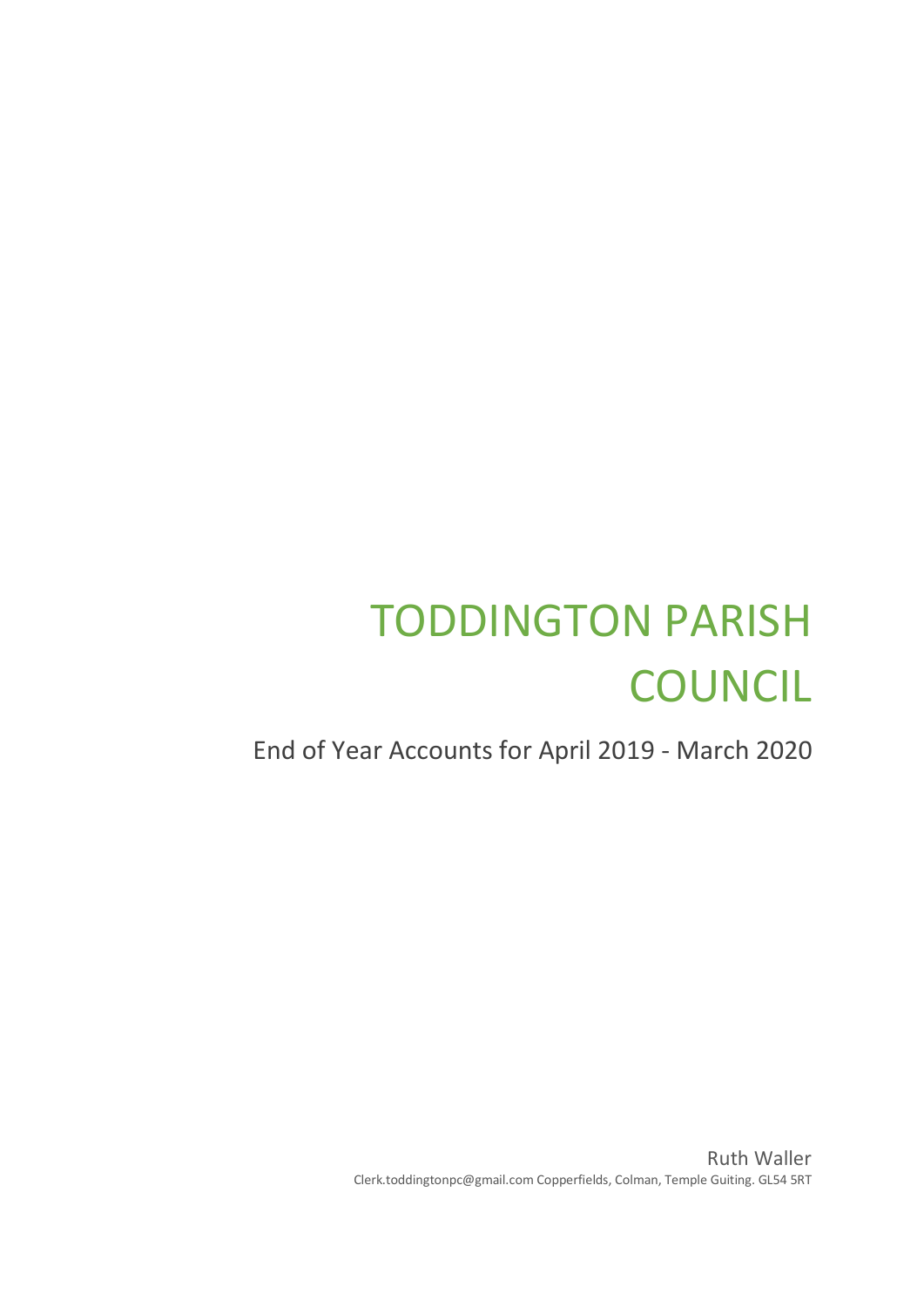|                                         |         | <b>TODDINGTON PARISH COUNCIL</b> |         |  |  |  |  |  |
|-----------------------------------------|---------|----------------------------------|---------|--|--|--|--|--|
|                                         |         |                                  |         |  |  |  |  |  |
| <b>BANK RECONCILIATION</b>              |         |                                  |         |  |  |  |  |  |
|                                         |         |                                  |         |  |  |  |  |  |
|                                         |         |                                  |         |  |  |  |  |  |
| Period to: 31st March 2020              |         |                                  |         |  |  |  |  |  |
|                                         |         |                                  |         |  |  |  |  |  |
|                                         |         |                                  |         |  |  |  |  |  |
| <b>Lloyds TSB Current &amp; Deposit</b> |         | £                                | £       |  |  |  |  |  |
|                                         |         |                                  |         |  |  |  |  |  |
| Acc: 02251838 - Statement Bala          | 5129.82 |                                  |         |  |  |  |  |  |
| Acc: 01042917 - Satement Balar          | 2510.68 |                                  |         |  |  |  |  |  |
| Add                                     |         |                                  | 7640.50 |  |  |  |  |  |
| Less:                                   |         |                                  |         |  |  |  |  |  |
| outstanding/unpresented cheques         |         |                                  |         |  |  |  |  |  |
|                                         |         | 12.00                            |         |  |  |  |  |  |
|                                         |         | 12.00                            |         |  |  |  |  |  |
|                                         |         | 12.75                            |         |  |  |  |  |  |
|                                         |         | 609.10                           |         |  |  |  |  |  |
|                                         |         | 134.60                           |         |  |  |  |  |  |
|                                         |         | 336.00                           |         |  |  |  |  |  |
|                                         |         |                                  | 1116.45 |  |  |  |  |  |
| <b>Reconciled balance</b>               |         |                                  | 6524.05 |  |  |  |  |  |
|                                         |         |                                  |         |  |  |  |  |  |
|                                         |         |                                  |         |  |  |  |  |  |
| <b>Cash Book Summary</b>                |         |                                  |         |  |  |  |  |  |
|                                         |         |                                  |         |  |  |  |  |  |
| Opening balance 01.04.19                |         | 5281.94                          |         |  |  |  |  |  |
| Add: receipts to date                   | 8990.17 |                                  |         |  |  |  |  |  |
| Less: payments to date                  |         | 7748.06                          |         |  |  |  |  |  |
|                                         |         |                                  | 6524.05 |  |  |  |  |  |
|                                         |         |                                  |         |  |  |  |  |  |
| <b>Cash Book balance</b>                |         |                                  | 6524.05 |  |  |  |  |  |
|                                         |         |                                  |         |  |  |  |  |  |
|                                         |         |                                  |         |  |  |  |  |  |
|                                         |         |                                  |         |  |  |  |  |  |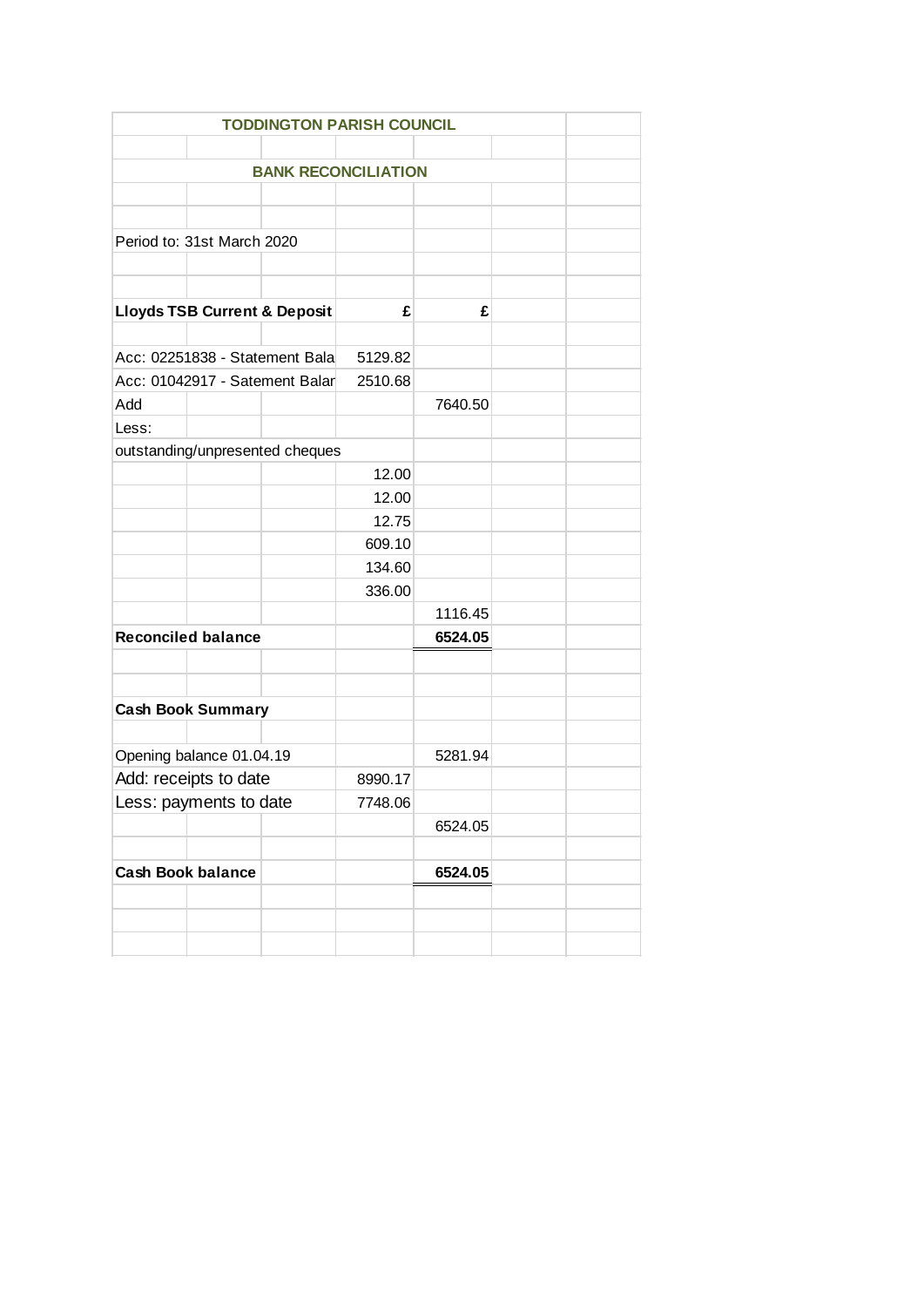| <b>TODDINGTON PARISH COUNCIL</b>                   |  |         |                |       |       |  |  |  |
|----------------------------------------------------|--|---------|----------------|-------|-------|--|--|--|
|                                                    |  |         |                |       |       |  |  |  |
| SUMMARY OF ACCOUNTS AT 31 MARCH 2020               |  |         |                |       |       |  |  |  |
|                                                    |  |         |                |       |       |  |  |  |
|                                                    |  | £       | £              | £     | £     |  |  |  |
| <b>Balance at 1 April 2019</b>                     |  |         |                |       |       |  |  |  |
|                                                    |  |         |                |       |       |  |  |  |
| Lloyds TSB Acc 02251838                            |  | 4962.33 | 4962           |       |       |  |  |  |
| Lloyds TSB Acc 01042917                            |  | 340.61  | 341            |       |       |  |  |  |
| Petty cash                                         |  | 0.00    | 0              |       |       |  |  |  |
| less unpresented cheques                           |  | 21.00   | 21             |       |       |  |  |  |
|                                                    |  |         |                |       |       |  |  |  |
|                                                    |  |         |                | 5282  |       |  |  |  |
| <b>Income</b>                                      |  |         |                |       |       |  |  |  |
|                                                    |  |         |                |       |       |  |  |  |
| Precept                                            |  | 8600.00 | 8600           |       |       |  |  |  |
| <b>Council Tax Support Grant</b>                   |  | 0.00    | 0              |       |       |  |  |  |
| Lloyds TSB interest                                |  | 2.49    | $\overline{2}$ |       |       |  |  |  |
| VAT recovered                                      |  | 165.00  | 165            |       |       |  |  |  |
| Other                                              |  | 222.60  | 223            |       |       |  |  |  |
|                                                    |  |         |                | 8990  |       |  |  |  |
|                                                    |  |         |                |       |       |  |  |  |
| <b>TOTAL INCOME</b>                                |  |         |                | 14272 | 14272 |  |  |  |
|                                                    |  |         |                |       |       |  |  |  |
| <b>Expenditure</b>                                 |  |         |                |       |       |  |  |  |
|                                                    |  |         |                |       |       |  |  |  |
| Clerk's salary                                     |  | 2772.79 | 2773           |       |       |  |  |  |
| Other payments                                     |  | 4975.00 | 4975           |       |       |  |  |  |
| <b>TOTAL EXPENDITURE</b>                           |  |         |                | 7748  | 7748  |  |  |  |
|                                                    |  |         |                |       |       |  |  |  |
| <b>BALANCE</b>                                     |  |         |                |       | 6524  |  |  |  |
|                                                    |  |         |                |       |       |  |  |  |
|                                                    |  |         |                |       |       |  |  |  |
| <b>Balance at 31 March 2020</b>                    |  | 2510.68 | 2511           |       |       |  |  |  |
| Lloyds TSB Acc 01042917<br>Lloyds TSB Acc 02251838 |  | 5129.82 | 5130           | 7641  |       |  |  |  |
|                                                    |  |         |                |       |       |  |  |  |
| Uncashed cheques                                   |  | 1116.45 |                |       |       |  |  |  |
|                                                    |  |         |                |       |       |  |  |  |
|                                                    |  |         | 1116           | 1116  |       |  |  |  |
|                                                    |  |         |                |       |       |  |  |  |
| Invested cash at 31 March 2020                     |  |         |                | 6524  | 6524  |  |  |  |
|                                                    |  |         |                |       |       |  |  |  |
|                                                    |  |         |                |       |       |  |  |  |
| Amount to carry forward                            |  |         |                |       | 6524  |  |  |  |
|                                                    |  |         |                |       |       |  |  |  |